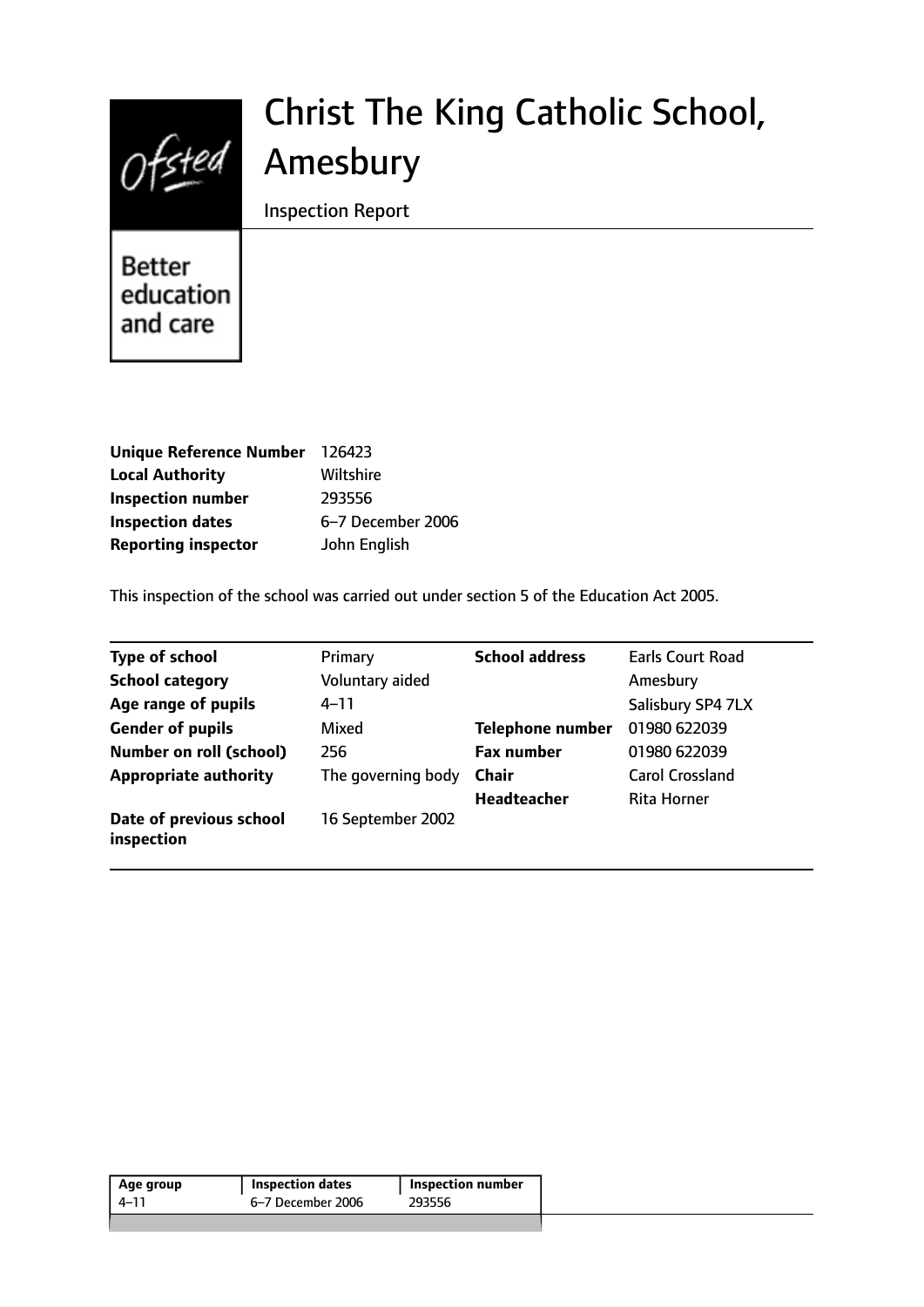© Crown copyright 2006

Website: www.ofsted.gov.uk

This document may be reproduced in whole or in part for non-commercial educational purposes, provided that the information quoted is reproduced without adaptation and the source and date of publication are stated.

Further copies of this report are obtainable from the school. Under the Education Act 2005, the school must provide a copy of this report free of charge to certain categories of people. A charge not exceeding the full cost of reproduction may be made for any other copies supplied.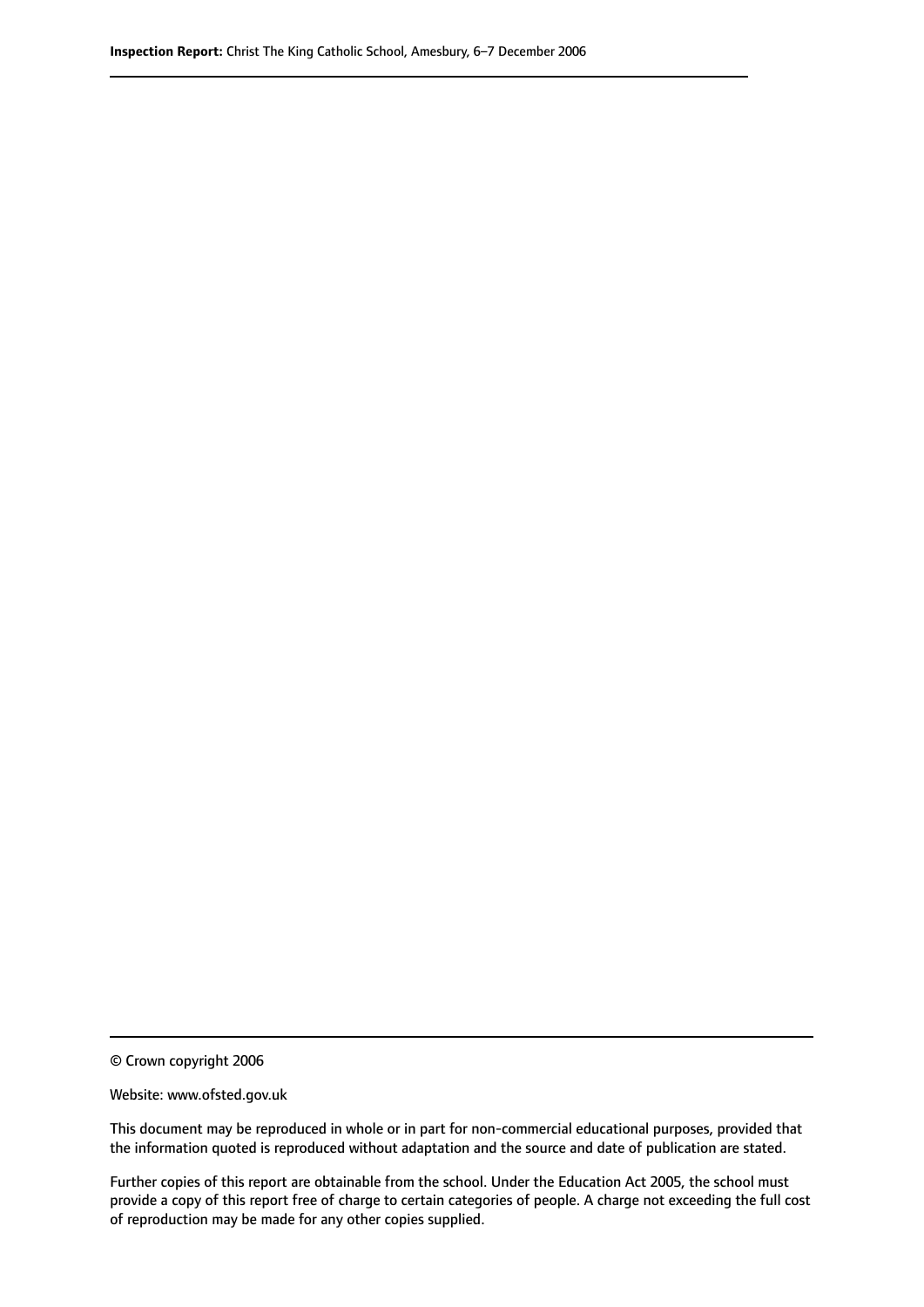# **Introduction**

The inspection was carried out by three Additional Inspectors.

# **Description of the school**

The school is of average size and serves catholic families but welcomes a wide range of pupils from other backgrounds. A very high proportion of pupils have learning difficulties and disabilities. The school has a specialist centre for pupils with speech and language disorders, as a result of which it has five times the proportion of pupils with statements of special educational need as is found nationally. A significant minority of pupils come from service families and join or leave the school partway through their education because their military postings change.

#### **Key for inspection grades**

| Grade 1 | Outstanding  |
|---------|--------------|
| Grade 2 | Good         |
| Grade 3 | Satisfactory |
| Grade 4 | Inadequate   |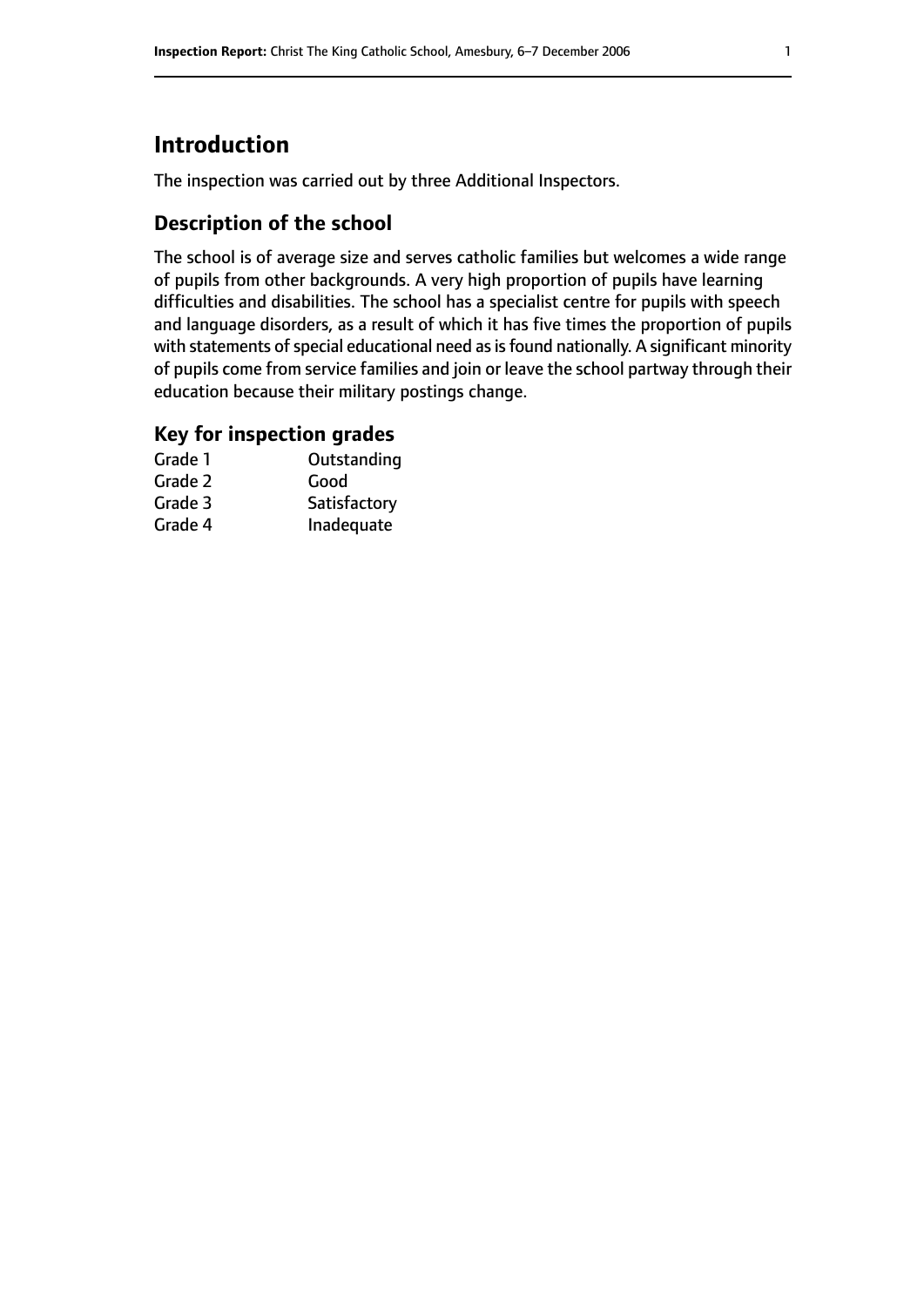# **Overall effectiveness of the school**

#### **Grade: 2**

Christ the King Catholic Primary is best described by some of the many positive comments made by parents. One said 'It is a wonderful school and I am so pleased that my child is attending', and another, 'The staff are committed and the head is a fantastic leader.' Inspectors agree. This is a good school with many outstanding features. It successfully tackles some daunting challenges, including the exceptionally high proportion of pupils with learning difficulties and disabilities, and the numerous pupils who join partway through their primary education, many having moved schools before. One of the outstanding features is the way the school welcomes and values every child and strives to meet their needs.

Leadership and management are outstanding. The headteacher is at the heart of the success of the school, driven by the values of her Christian faith, and an implacable sense of service to the children in her charge. She achieves an extraordinary degree of commitment to these values from adults and pupils, and support from parents. She sets very high standards for all the adults and the pupils in the school, and manages very effective monitoring and self-evaluation processes which drive school improvement.

Children enter the Foundation Stage with standards that are well below average. They make good progress in their first year although standards remain below average by the end of the Reception Year. Good progress continues between Years 1 and 6; however assessment results at this level are also below those seen nationally. Pupils who enter partway through a year make good progress once they have settled in to the school. This can sometimes take a considerable time, despite exceptionally good arrangements to support them.

Pupils' personal development and well-being are outstanding. Pupils have well developed moral values and a strong sense of social responsibility and support for their fellow pupils. Behaviour is excellent. Pupils enjoy lessons and contribute to them enthusiastically. Pupils feel safe and well cared for at school. They keep themselves healthy by eating well and taking plenty of exercise. They contribute well to the school community through the school council and other responsibilities, and take a great pride in contributing to the success of the school.

Teaching and learning vary from satisfactory to outstanding, but are good overall, because most of the teaching is good or better. The teachers' enthusiasm and good subject knowledge result in lessons that are varied and interesting. Where teaching is satisfactory rather than good, it is usually because teachers are not quick enough in spotting when pupils misunderstand what is being taught. The curriculum is outstanding, because it is constantly reviewed to ensure that it meets the needs of all the pupils, including the most able and those with learning difficulties and disabilities. It is enriched through a wide range of extra-curricular activities.

The care and guidance given to the pupils are outstanding and at the heart of the school's philosophy of valuing children and ensuring that they do well. Pupils with learning difficulties and disabilities receive an excellent education to meet their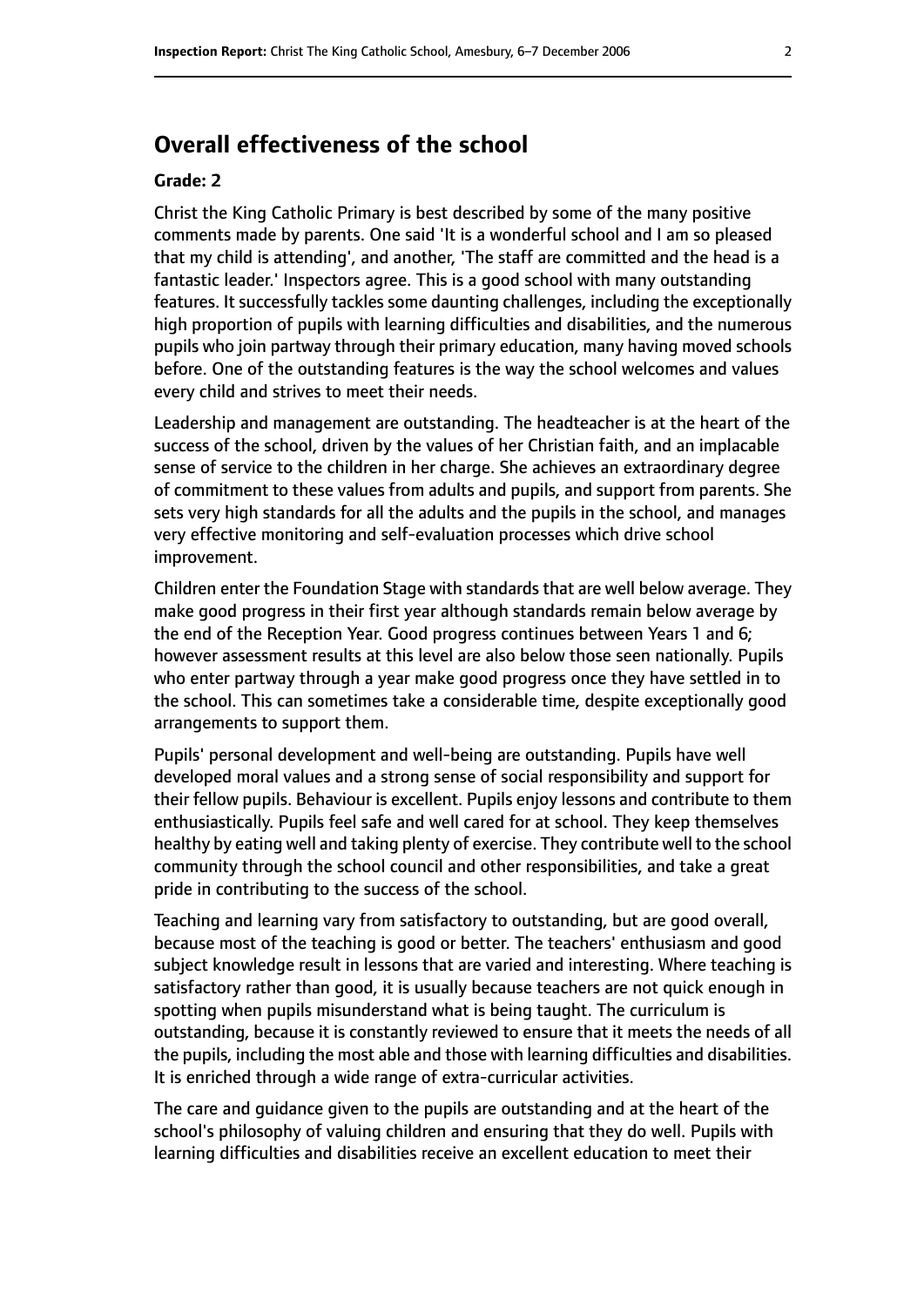individual needs. The care given to vulnerable pupils and those with problems from their life outside the school is also outstanding, because they all know that they will find a sympathetic ear and real help from any adult. Academic guidance is good, based on meticulous records of each pupil's progress.

#### **What the school should do to improve further**

• Improve teaching and learning so that all lessons are as good as the best, by ensuring that teachers check pupils' progress and understanding effectively in all lessons.

# **Achievement and standards**

#### **Grade: 2**

Children join the Foundation Stage with standards that are well below average. Reading, writing and number are particularly poorly developed. By the time pupils enter Year 1, standards have risen, although they are still below national expectations. By the time pupils leave the school at the end of Year 6 standards in mathematics, English and science are still below the national average. However, this is not a true reflection of the achievement of the pupils. Those pupils in the main part of the school who have an uninterrupted time at the school achieve sustained good progress. Those who join midway through their school careers achieve well once they have settled in, but inevitably do not attain as well as might be expected had they not had interruptions to their schooling. The unusually high proportion of pupils with learning difficulties and disabilities also has an impact on standards.

The school sets challenging targets for pupils of all levels of attainment. The majority in all year groups meet their targets and many exceed them. Pupils with learning difficulties and disabilities, including those in the specialist centre, make good progress because they are very well supported and the curriculum is very closely matched to their needs.

# **Personal development and well-being**

#### **Grade: 1**

Pupils' wholehearted participation in the spiritual life of the school has given them exceptionally well developed spiritual awareness, strongly developed moral values and a respect for other cultures and religions. Their support for each other and understanding of the social needs of more vulnerable peersis unusually well developed. Their spiritual, moral, social and cultural development, consequently, is outstanding. Their behaviour is excellent, in lessons and around the school, where they interact with each other, adults and visitors in a highly mature manner. Pupils enjoy school, for a sophisticated variety of reasons, including a clear pleasure from feeling that they are making good progress in their work. Attendance is above average. Pupils express their views through the school council and are proud of the way they help improve the school and support other pupils. They are not afraid to approach adults for help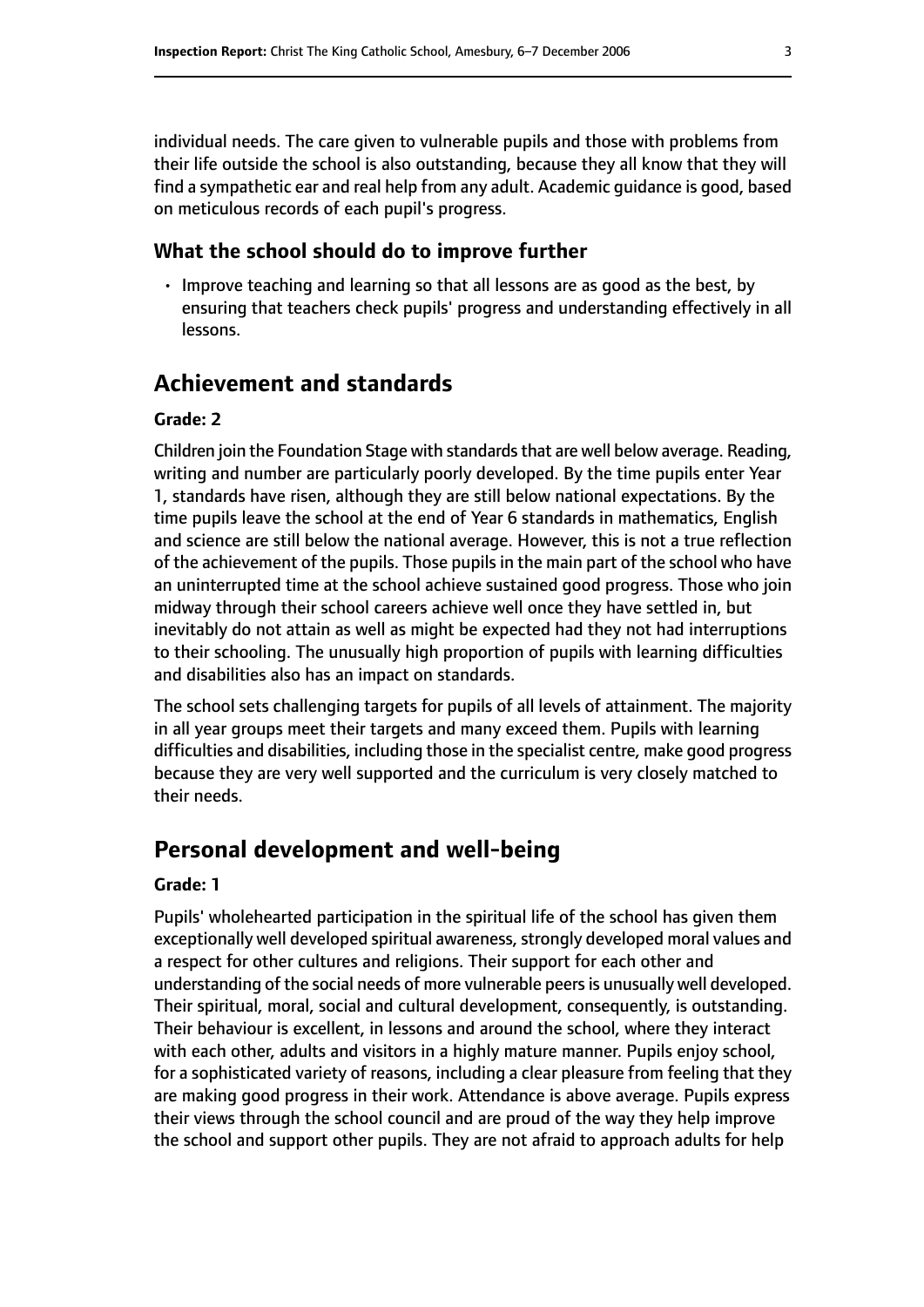when they need it. Pupils work productively and purposefully. They enjoy their sports lessons and have a good understanding of healthy eating. 'Eating healthily is only fair to your body,' said one. Although standards in literacy and numeracy are below expectations, pupils' understanding of how to work cooperatively is good preparation for their future economic well-being.

# **Quality of provision**

#### **Teaching and learning**

#### **Grade: 2**

Teachers have good subject knowledge and skills, for example, in their use of interactive whiteboards, which enable them to present lessons in an imaginative way. Their infectious enthusiasm captures pupils' interest and keeps them engaged. In every class, the teachers work to improve standards of comprehension and literacy by encouraging pupils to talk about the work in hand, either with work partners or in response to skilled questioning. Pupils understand the purposes of lessons, know their targets and are capable of sharp self-assessments, which help them to improve. Assessment is used well to plan lessons which respond to pupils' needs. However, assessment of learning during some lessons is not always systematic enough to ensure that the teachers identify any misconceptions so that they can quickly correct them. As a result, although the quality of teaching is good or better in most lessons, in a few, it is only satisfactory.

#### **Curriculum and other activities**

#### **Grade: 1**

In every class, pupils at all levels of attainment are offered a rich combination of experiences that challenge them and help them achieve. The Foundation Stage curriculum is exceptionally effective, because it successfully targets those areas where the children need most help. As a result, children make significant progress. The school's inclusive approach means that those with learning difficulties and disabilities are extremely well catered for and enjoy a full curriculum. Information and communication technology is used well to boost learning in other subjects. Education for health and safety ensures that pupils both understand requirements for healthy living, and also, in large measure, alter their habits accordingly. Curriculum enrichment is excellent. The wide range of clubs and out-of-school activities contributes to pupils' skills development and adds to their enjoyment of learning. The curriculum is also enriched through visits and visitors. For example, an author and an illustrator visited to indicate how they work together, giving a vivid insight into the power of collaborative working.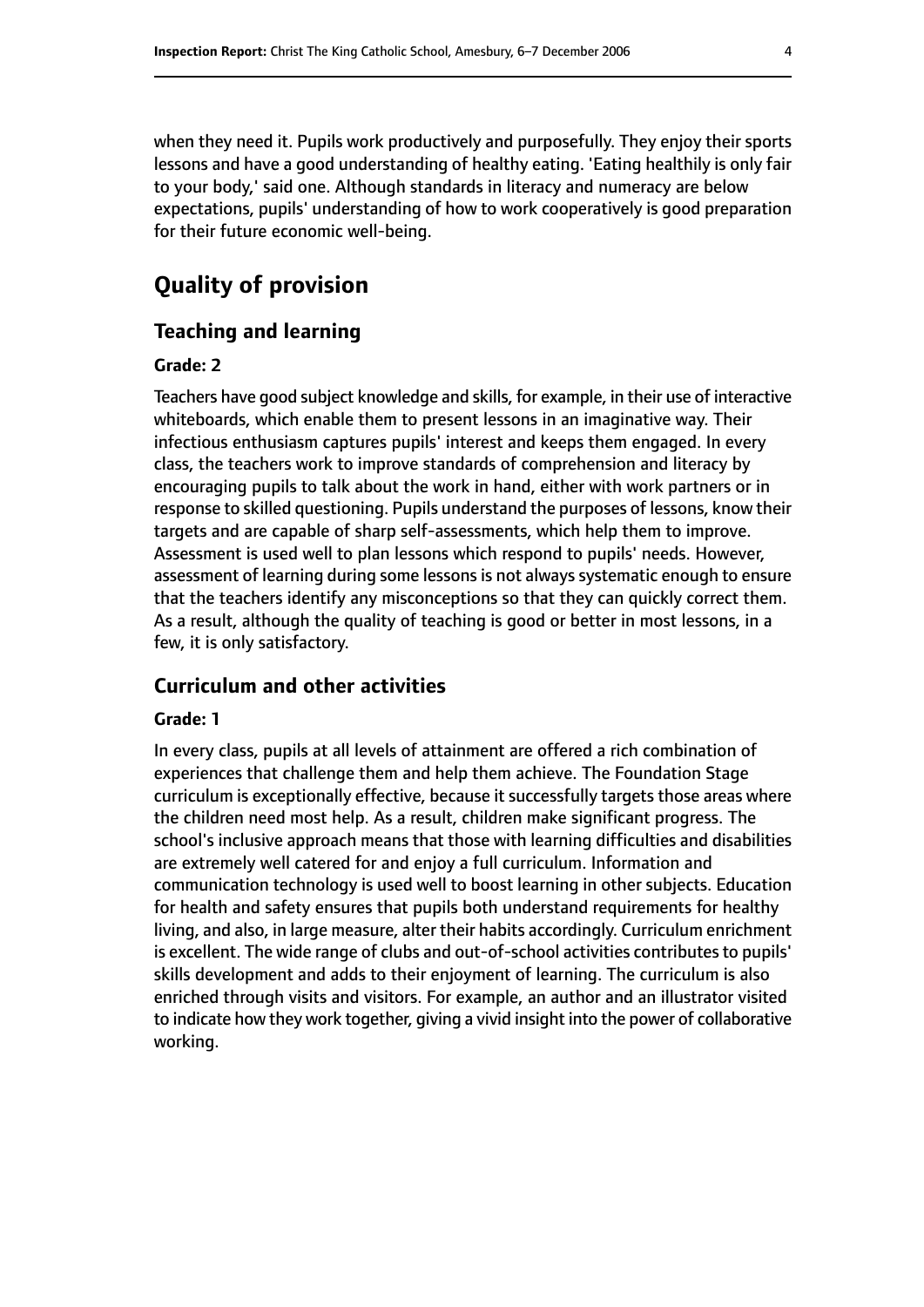#### **Care, guidance and support**

#### **Grade: 1**

The school is meticulous in its implementation of procedures for pupils' safety. Pupils describe their teachers as 'very kind and caring', and one added, 'They help us grow up and be confident.' There is excellent support for children with learning difficulties and disabilities. Good use is made of outside agencies to support vulnerable pupils and the school is watchful for any pupil who might be distressed or anxious. Parents are confident that their children are safe and well cared for in school. Adults within the school provide positive role models and develop outstanding relationships that help pupils to feel secure, settled and well prepared for the next stage of their education. Pupils are given clear guidance on how to improve their work. Targets are set and used well in lessons to keep pupils clearly focused on what they need to achieve next. There is a thorough tracking system to ensure that pupils make good progress in their learning.

#### **Leadership and management**

#### **Grade: 1**

Leadership and management are outstanding at all levels. The headteacher provides exceptional direction to the work of the school, setting the highest expectations for the professional performance of adults and the care and achievement of all the pupils. This is reflected in the fact that, in many areas of this report, the inspectors' judgements were more positive than those of the headteacher. Parents are exceptionally pleased with the work of the school and many wrote to say so. They appreciate that this is a highly inclusive school which caters exceptionally well for the needs of every child. Senior managers rigorously monitor the school's provision and the progress of the pupils in order to plan for improvements. Weaknesses in performance are identified and decisive action taken, for example, in raising the quality of teaching through regular monitoring. This, and the notable improvement since the last inspection, demonstrates the school's excellent capacity to improve. Governors support the school well, and finances are well managed.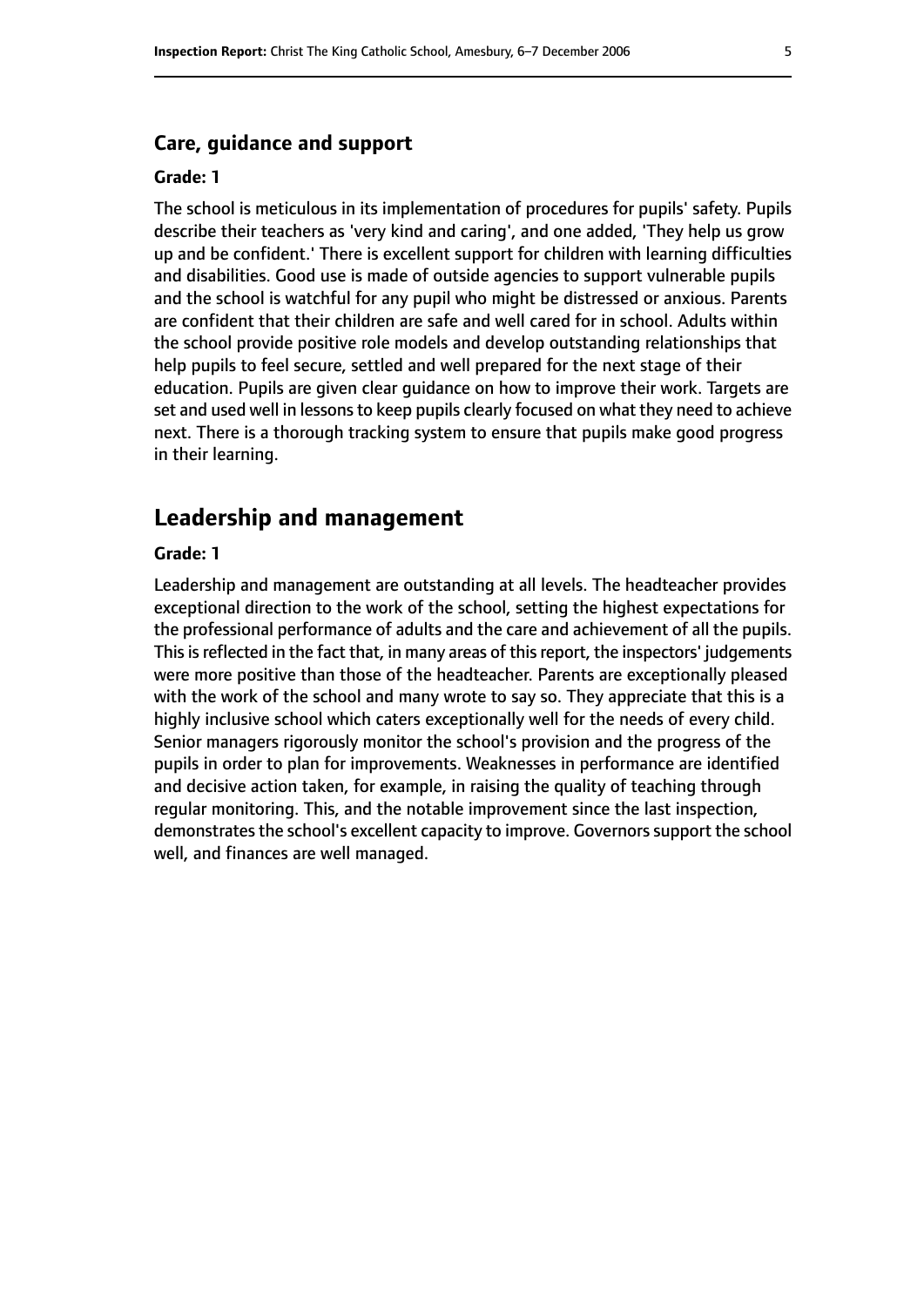**Any complaints about the inspection or the report should be made following the procedures set out inthe guidance 'Complaints about school inspection', whichis available from Ofsted's website: www.ofsted.gov.uk.**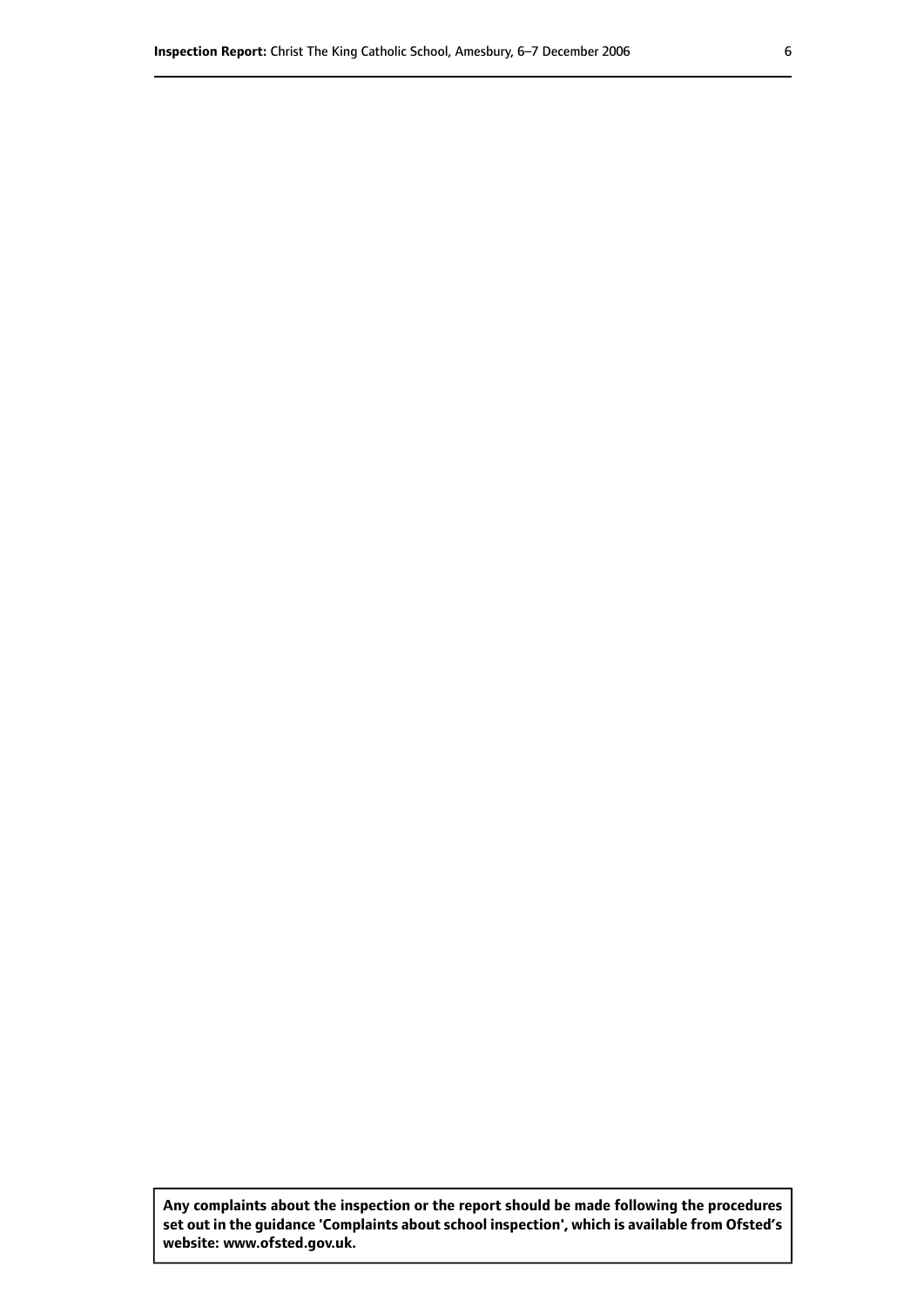# **Inspection judgements**

| Key to judgements: grade 1 is outstanding, grade 2 good, grade 3 satisfactory, and grade 4 | School         |
|--------------------------------------------------------------------------------------------|----------------|
| inadeauate                                                                                 | <b>Overall</b> |

# **Overall effectiveness**

| How effective, efficient and inclusive is the provision of education, integrated<br>care and any extended services in meeting the needs of learners? |     |
|------------------------------------------------------------------------------------------------------------------------------------------------------|-----|
| How well does the school work in partnership with others to promote learners'<br>well-being?                                                         |     |
| The quality and standards in the Foundation Stage                                                                                                    |     |
| The effectiveness of the school's self-evaluation                                                                                                    |     |
| The capacity to make any necessary improvements                                                                                                      |     |
| Effective steps have been taken to promote improvement since the last<br>inspection                                                                  | Yes |

# **Achievement and standards**

| How well do learners achieve?                                                                               |  |
|-------------------------------------------------------------------------------------------------------------|--|
| The standards <sup>1</sup> reached by learners                                                              |  |
| How well learners make progress, taking account of any significant variations between<br>groups of learners |  |
| How well learners with learning difficulties and disabilities make progress                                 |  |

# **Personal development and well-being**

| How good is the overall personal development and well-being of the<br>learners?                                  |  |
|------------------------------------------------------------------------------------------------------------------|--|
| The extent of learners' spiritual, moral, social and cultural development                                        |  |
| The behaviour of learners                                                                                        |  |
| The attendance of learners                                                                                       |  |
| How well learners enjoy their education                                                                          |  |
| The extent to which learners adopt safe practices                                                                |  |
| The extent to which learners adopt healthy lifestyles                                                            |  |
| The extent to which learners make a positive contribution to the community                                       |  |
| How well learners develop workplace and other skills that will contribute to<br>their future economic well-being |  |

# **The quality of provision**

| How effective are teaching and learning in meeting the full range of the<br>  learners' needs?                      |  |
|---------------------------------------------------------------------------------------------------------------------|--|
| $\mid$ How well do the curriculum and other activities meet the range of needs<br>$\mid$ and interests of learners? |  |
| How well are learners cared for, guided and supported?                                                              |  |

 $^1$  Grade 1 - Exceptionally and consistently high; Grade 2 - Generally above average with none significantly below average; Grade 3 - Broadly average to below average; Grade 4 - Exceptionally low.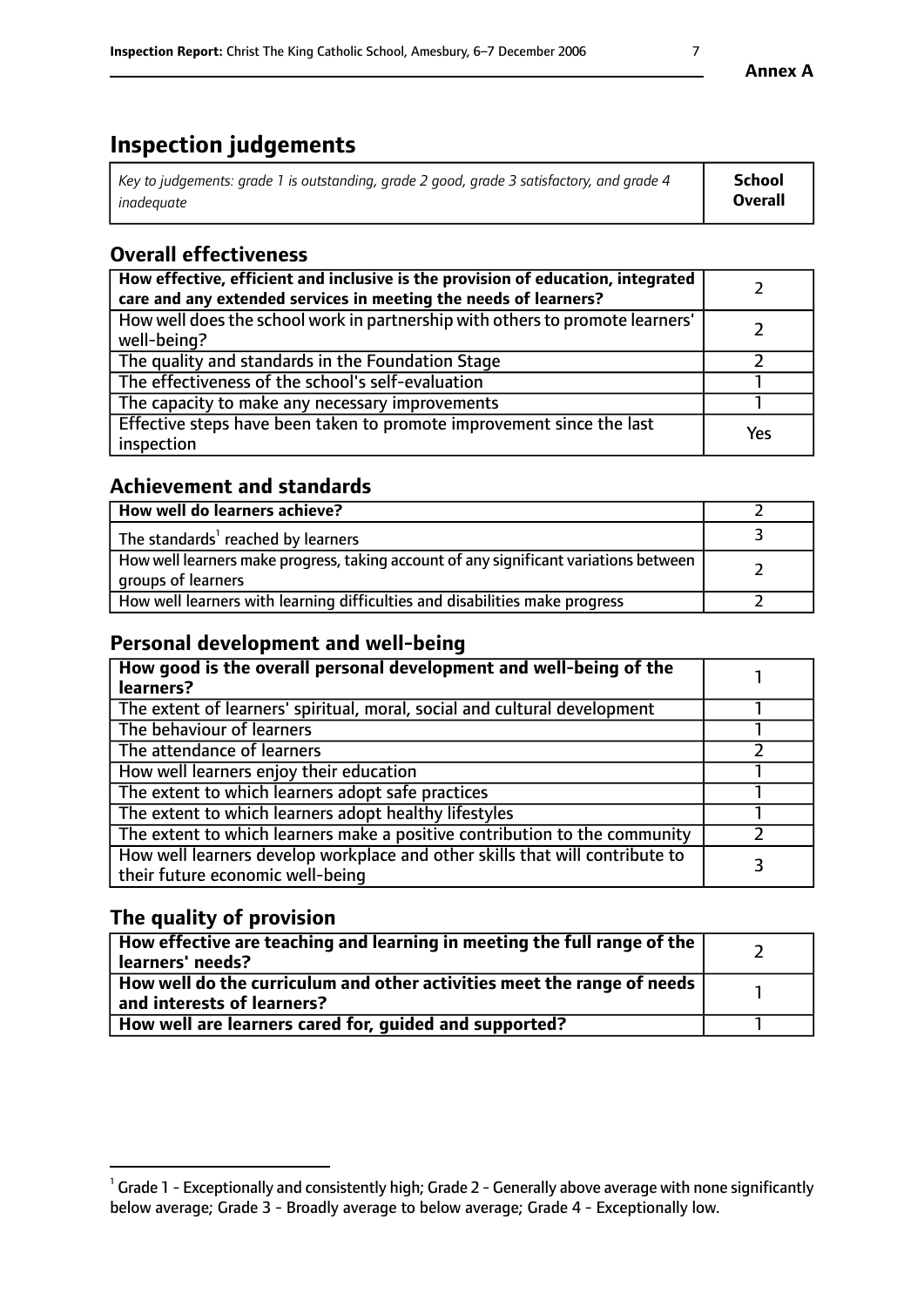# **Leadership and management**

| How effective are leadership and management in raising achievement<br>and supporting all learners?                                              |            |
|-------------------------------------------------------------------------------------------------------------------------------------------------|------------|
| How effectively leaders and managers at all levels set clear direction leading<br>to improvement and promote high quality of care and education |            |
| How effectively performance is monitored, evaluated and improved to meet<br>challenging targets                                                 |            |
| How well equality of opportunity is promoted and discrimination tackled so<br>that all learners achieve as well as they can                     |            |
| How effectively and efficiently resources, including staff, are deployed to<br>achieve value for money                                          |            |
| The extent to which governors and other supervisory boards discharge their<br>responsibilities                                                  |            |
| Do procedures for safequarding learners meet current government<br>requirements?                                                                | <b>Yes</b> |
| Does this school require special measures?                                                                                                      | No         |
| Does this school require a notice to improve?                                                                                                   | <b>No</b>  |